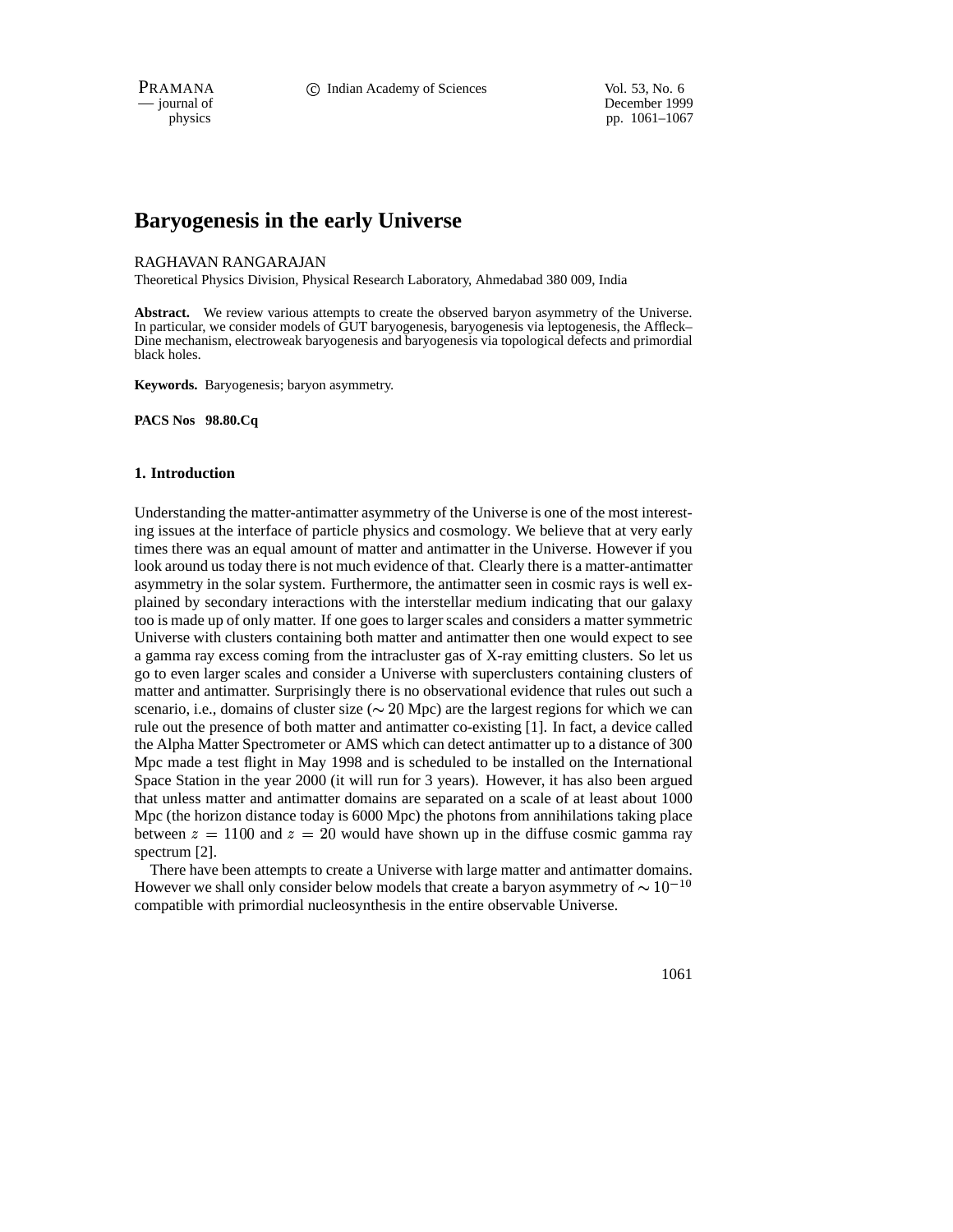# **2. GUT baryogenesis**

The oldest models of baryogenesis are the GUT baryogenesis models which have also been attempted in the context of SUSY GUTS [3]. If you start with a Universe that is baryon number symmetric and you want to end up with a baryon asymmetry in the Universe then you need to have baryon number violation. In GUTS there are heavy gauge and Higgs bosons whose interactions violate baryon number. Consider such a heavy boson  $X$  which has two decay channels  $X \to ql, q\bar{q}$  respectively with decay rates  $r_1$  and  $r_2$ . Let X be its antiparticle with analogous decay channels with decay rates  $r'_1$  and  $r'_2$ . Let q and l be quarks and leptons which carry baryon number  $1/3$  and 0 respectively. If one assigns X a baryon number based on one decay mode then the other decay mode violates baryon number. Thus one has baryon number, or B, violation. One further requires CP violation so that the decay rate  $r_1$  of X to quarks, is not equal to the decay rate  $r'_1$  of X to antiquarks. Finally one also needs B violating interactions to be out of thermal equilibrium to create a baryon asymmetry because, in equilibrium, the interactions of the particles will drive the baryon number to 0. These three conditions, namely, B violation, CP violation and the out-of-equilibrium requirement are referred to as Sakharov's conditions.

There are some problems with GUT baryogenesis models.

- 1. Typically the mass of the X particle is about  $10^{16}$  GeV. But in an inflationary Universe the mass of the inflaton is of the order of  $10^{13}$  GeV(from measurements of the CMBR anisotropy) and it is difficult to create  $X$  particles during reheating either via direct inflaton decays or in the thermal bath.
- 2. If one chooses the X mass to be less than  $10^{13}$  GeV then one has problems with proton decay, which gets worse for supersymmetric GUTs.
- 3. In supergravity and superstring theories there are a number of massive scalars which decay after the GUT phase transition releasing a large amount of energy into the Universe. This dilutes the baryon-to-entropy ratio.

In recent years the understanding of reheating in the Universe after inflation has gone through a sea change. If one studies the equations for the inflaton decay then for certain values of the momenta of the daughter particles one hits a resonance. The inflaton can then decay very quickly and explosively via 'parametric resonance'. In this case it is possible for the inflaton field to create  $X$  particles during reheating even if they are heavier than the inflaton and to obtain a baryon asymmetry through their decays [4].

### **3. Baryogenesis via leptogenesis**

In models of baryogenesis via leptogenesis one first creates a lepton number (L) asymmetry in a manner similar to that in GUT baryogenesis by the out-of-equilibrium decays of heavy right-handed Majorana neutrinos [5,6]. Then one uses B+L violating sphaleron processes to convert the lepton asymmetry into a baryon asymmetry. (We shall discuss sphaleron processes in greater detail later in the context of electroweak baryogenesis.) One can see how this works by supposing that we create a lepton asymmetry of 10 from heavy neutrino decays. Rewriting this in terms of  $B + L$  and  $B - L$  one sees that we have  $B + L = 10$ and  $B - L = -10$ , assuming no initial net baryon number in the Universe. Now if we have  $B + L$  violating processes in thermal equilibrium they will reduce the  $B + L$  to 0

1062 *Pramana – J. Phys.,* **Vol. 53, No. 6, December 1999**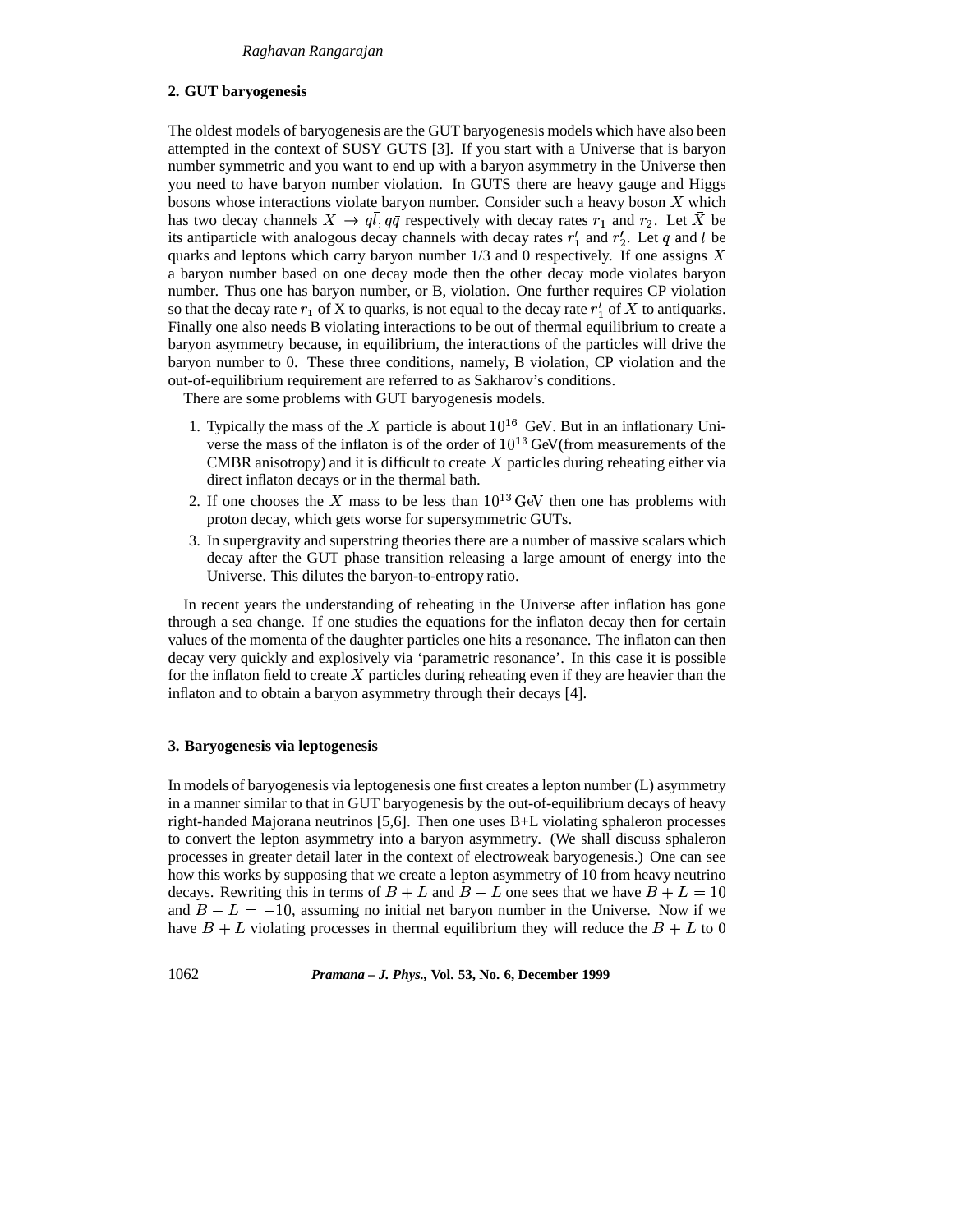while keeping  $B - L$  constant. Therefore one ends up with  $B = -5$  and  $L = 5$ . Thus a lepton asymmetry in the Universe has been converted into a baryon asymmetry. (Actually  $B \sim 1/3 (B - L)$  rather than  $1/2 (B - L)$  as above because the sphaleron processes couple only to left-handed particles.)

Models of baryogenesis via leptogenesis are attractive for two reasons. These models do not require much modification of the standard model. One only has to introduce right-handed Majorana neutrinos and not consider a more complicated GUT model. Furthermore, one solution of the solar neutrino problem involves neutrino oscillations which requires the light neutrinos to have mass. Models with heavy right-handed Majorana neutrinos are often invoked to provide mass to the light neutrinos via the seesaw mechanism. So one sees that models with right-handed Majorana neutrinos are well motivated. However the low reheat temperature after inflation constrains many of these models [7].

Similar mechanisms of baryogenesis via leptogenesis have been studied in which one creates the lepton asymmetry by decays of sneutrinos and by R-parity violating decays of sfermions and neutralinos.

#### **4. The Affleck–Dine mechanism**

This is realised in the context of supersymmetric GUTS. When supersymmetry breaks certain combinations of squark and slepton fields get a mass. Furthermore in supersymmetric GUTS these fields have effective quartic couplings that violate baryon number. The Affleck–Dine mechanism makes use of this B violation [8].

One can understand the Affleck–Dine mechanism in the context of a toy model. Consider a potential for a complex scalar field  $\phi$  given by

$$
V(\phi) = m^2 \phi^* \phi + \frac{1}{2} i \lambda (\phi^4 - \phi^{*4}).
$$
 (1)

Assign  $\phi$  a baryon number of 1 based on its interactions with standard model particles. For example, if  $\phi$  is like a squark then a squark decays to a quark and a photoion and so you can assign the baryon number of the quark to the squark (photoions carry no baryon number). Then the last term above violates baryon number. It also violates CP.

In this model one has inflation after supersymmetry breaks. Due to quantum fluctuations in the  $\phi$  field during inflation (note that the  $\phi$  field is not the inflaton) the  $\phi$  field is displaced from the minimum of its potential by the end of inflation. Now after inflation one would expect the  $\phi$  field to oscillate about the minimum of its potential. But a scalar field can only oscillate if the period of its oscillation is less than the age of the Universe. It turns out that the end of inflation is less than the period of oscillations. So instead of oscillating the field rolls slowly. However, instead of going straight down its potential the field picks up some angular momentum in  $\phi$  space because of the quartic couplings. Later when the Universe becomes old enough  $\phi$  oscillates in its potential.

As we mentioned earlier  $\phi$  carries baryon number. Therefore there is a baryon current associated with

$$
j_{\mu}^{B} = -i\phi^{*} \stackrel{\leftrightarrow}{\partial_{\mu}} \phi = \frac{1}{2} (\phi_{1} \partial_{\mu} \phi_{2} - \phi_{2} \partial_{\mu} \phi_{1}), \qquad (2)
$$

*Pramana – J. Phys.,* **Vol. 53, No. 6, December 1999** 1063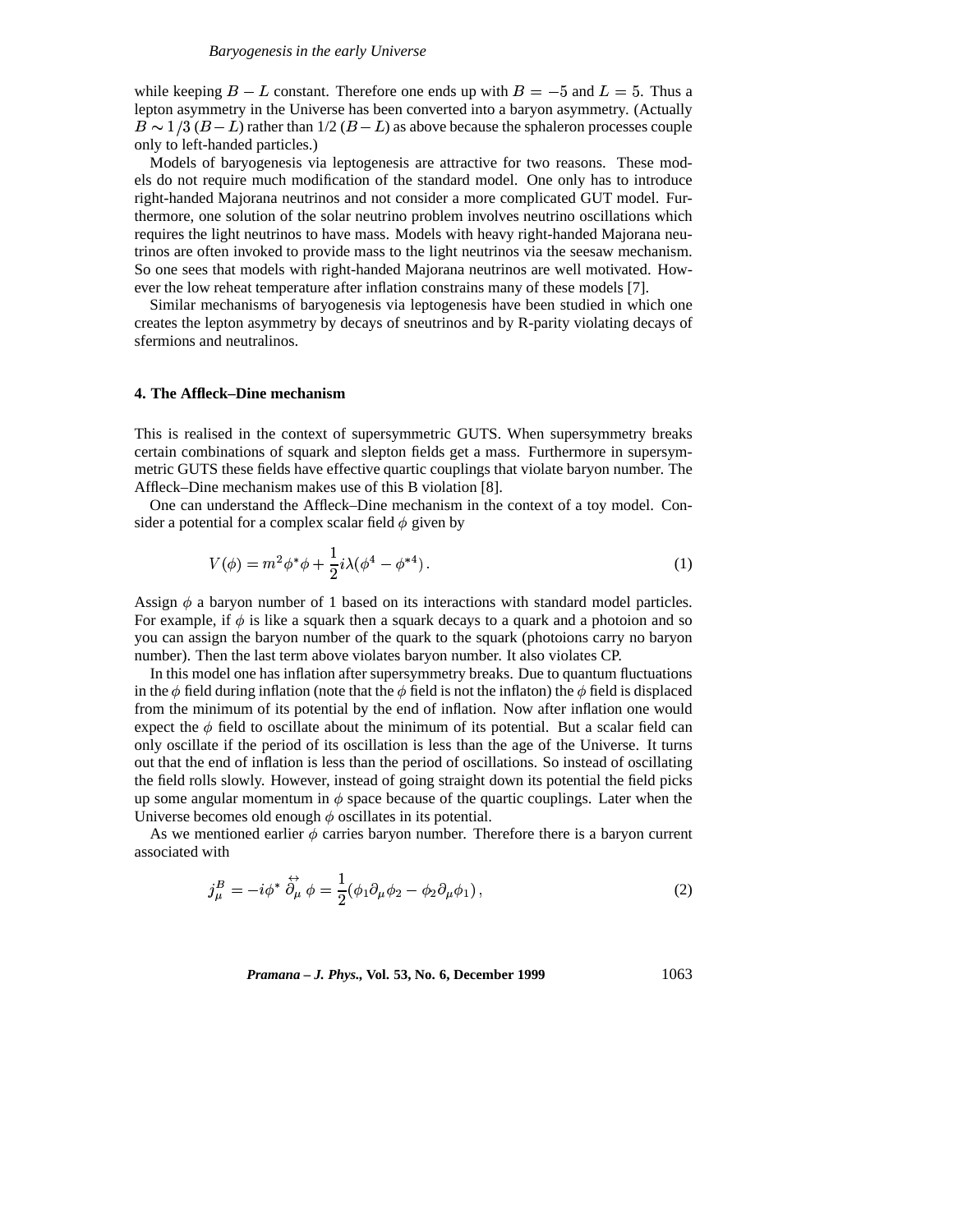## *Raghavan Rangarajan*

where we have used  $\phi = 1/\sqrt{2(\phi_1 + i \phi_2)}$  for the second equality. Now recall that  $\int_A j_0^B d^3x = B$ . Ignoring spatial variations in  $\phi$ , which is a good assumption after inflation,  $j_0^B = B/\text{Volume} = n_B$ , where  $n_B$  is the baryon number density. Therefore

$$
n_B = \frac{1}{2}(\phi_1 \dot{\phi}_2 - \phi_2 \dot{\phi}_1).
$$
 (3)

As the field  $\phi$  rolls down its potential this quantity increases. Solving the equations of motion for  $\phi_1$  and  $\phi_2$  one finds out the value of  $n_B$ . When the field rolls sufficiently down and  $\phi$  becomes small the quartic  $B$  violating couplings become ineffective. Subsequently, as the field oscillates, the baryon number density only changes because of the expansion of the Universe.

In this mechanism, one can get a baryon asymmetry as large as  $10^{-2}$  which is quite large. These models are also popular in the context of superstring theories.

Sphalerons can destroy the asymmetry created in these scenarios but one can work with a GUT that violates  $B-L$  or suppress the decay of the  $\phi$  field before the sphaleron processes shut off at a temperature  $\sim 100$  GeV to get around this problem [9].

#### **5. Electroweak baryogenesis**

In the last ten years there has been a lot of interest in models of electroweak baryogensis in which the baryon asymmetry is created during the electroweak phase transition [10]. Baryon number violation in the electroweak sector is related to the structure of the vacuum in non-abelian gauge theories. In non-abelian gauge theories such as  $SU(2)_L$  one has degenerate vacua which are topologically distinct. What distinguishes them is the winding number of the gauge field configuration or the Chern–Simons number. When one makes a transition from one vacuum to another 3 quarks and a lepton are created. This baryon number violating transition violates  $B + L$  but not  $B - L$ .

t'Hooft calculated the transition rate from one vacuum to another at zero temperature and found it was negligible. But in the mid-80's Kuzmin, Rubakov and Shaposhnikov showed that at high temperatures above 100 GeV, when the electroweak symmetry is restored, one can have thermal processes called sphaleron processes that cause transitions from one vacuum to another. In the unbroken phase, the rate for baryon number violation is

$$
\Gamma \sim \alpha_W^4 T^4 \tag{4}
$$

where  $\alpha_W$  is the weak coupling and T is the temperature, and in the broken phase it is

$$
\Gamma \sim \exp(-\frac{a\langle \phi \rangle}{T})
$$
\n(5)

where a is a parameter and  $\langle \phi \rangle$  is the expectation value of the Higgs field. The standard model (and its extensions) has CP violation which can bias the baryon number violating interactions to create more baryons than antibaryons. These models assume that the electroweak phase transition is first order and proceeds via bubble nucleation. The sphaleron processes are in equilibrium outside the bubble wall and in the outer part of the wall with the rate of B violation given by eq. (4) while they are out of equilibrium inside the bubble and in the inner part of the wall as  $\langle \phi \rangle$  in eq. (5) is large.

1064 *Pramana – J. Phys.,* **Vol. 53, No. 6, December 1999**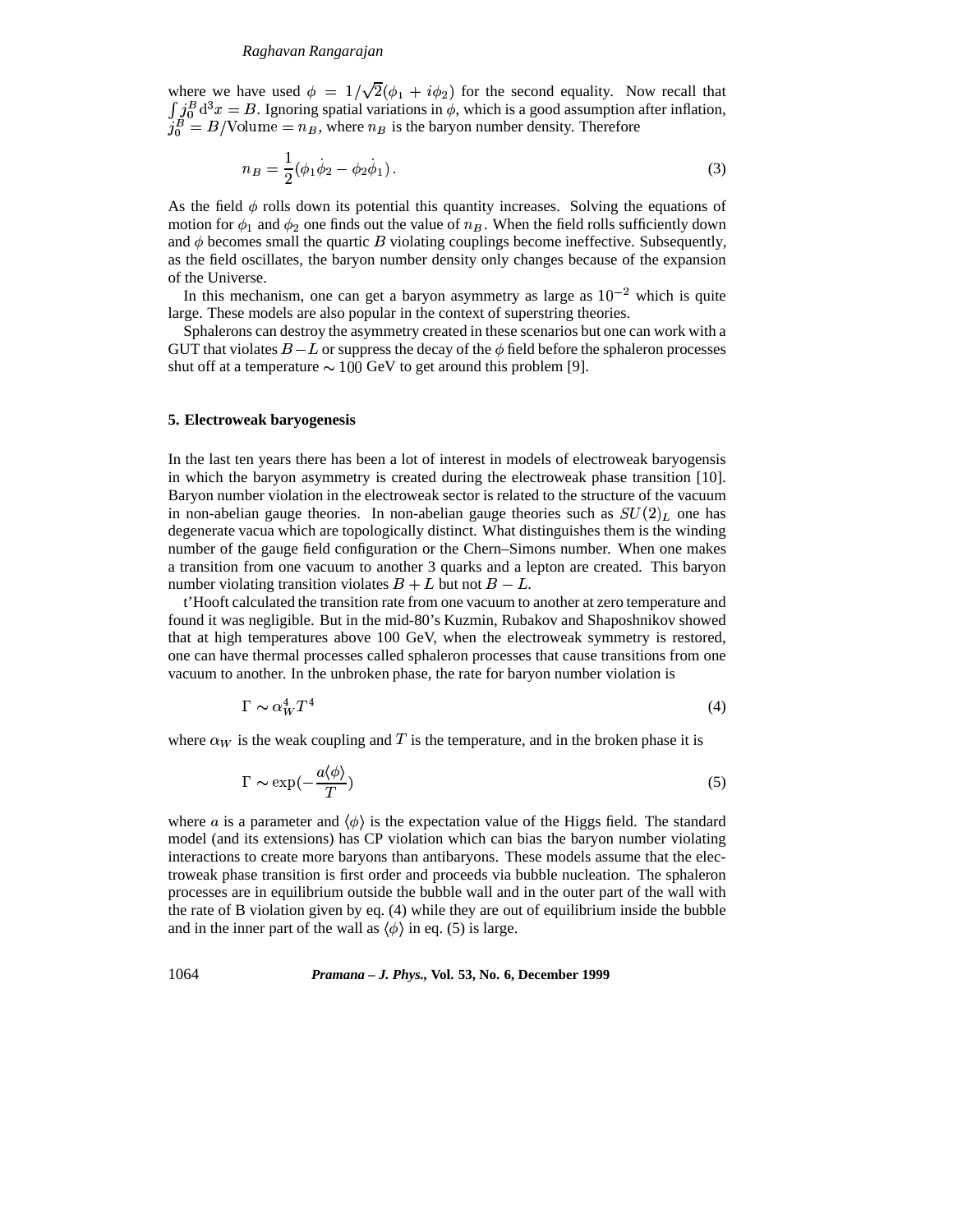#### *Baryogenesis in the early Universe*

What is appealing about electroweak baryogenesis is that one has the possibility of creating the baryon asymmetry at the electroweak scale which is experimentally accessible. As we shall see, this has allowed one to put stringent constraints on these models.

We shall consider two models of electroweak baryogenesis – the charge transport mechanism and spontaneous baryogenesis.

*Charge transport mechanism*: This mechanism is valid when the electroweak bubble wall is thin, where thick and thin walls are defined by whether the mean free path of the particles in the plasma is less than or greater than the wall thickness. In the earliest version of this mechanism one considers fourth generation neutrinos bouncing off the bubble wall. Because of CP violation the reflection and transmission rates for neutrinos with respect to the wall is different from that for antineutrinos. Therefore one gets a lepton asymmetry outside the wall and inside it. The asymmetry outside the wall is then converted to a baryon asymmetry via sphaleron processes. Then the bubble expands and engulfs the asymmetry. Once the plasma is in the bubble there are no B violating interactions to destroy the asymmetry that has been created. This method has also been used with top quarks and tau leptons bouncing off the electroweak bubble wall.

A similar mechanism exists in left-right symmetric models where fermions scattering off bubbles in a first order left-right symmetry breaking phase transition create a lepton asymmetry which is converted to a baryon asymmetry by sphalerons.

*Spontaneous baryogenesis*: Spontaneous baryogensis models work when one has thick bubble walls. In these models one has a term in the lagrangian like  $\mathcal{L} \subset \partial^{\mu} \theta_{j}^{\mu}$  where  $\theta$  is a phase associated with the Higgs sector. For example, in the two Higgs doublet model it is the relative phase between the two Higgs doublets. Ignoring spatial variations in  $\theta$  and  $j_{\mu}^B$  we get

$$
\mathcal{L} \subset \dot{\theta}j_0^B = \dot{\theta}n_B = \dot{\theta}(n_b - n_{\bar{b}}), \qquad (6)
$$

where  $n_{b,\bar{b}}$  are baryon and antibaryon number densities respectively. This then looks like a term that contributes differently to the energy of baryons and antibaryons and so one claims that it behaves like an effective chemical potential for baryon number in the bubble wall where  $\theta$  is non-zero. In that case one has B violating processes in thermal **k** and the set of the set of the set of the set of the set of the set of the set of the set of the set of the set of the set of the set of the set of the set of the set of the set of the set of the set of the set of the s equilibrium and a non-zero chemical potential for baryon number in the outer regions of the wall. Then by thermodynamic arguments the baryon number density is driven to  $n_B \sim$  (chemical potential)  $T^2 = \dot{\theta} T^2$  as the plasma passes through the wall.

One must point out that the above is a somewhat older description of electroweak baryogenesis. More current descriptions take into account particle transport, diffusion, the fact that a thin wall may appear thick to a particle incident on the bubble at a close to grazing angle, etc.

There are problems with electroweak baryogenesis models in the context of the standard model. First of all there is insufficient CP violation in the standard model. Secondly experimental data from CERN indicates that the standard model Higgs mass is greater than 95 GeV. But in that case the electroweak phase transition appears to be second order or weakly first order. If it is second order then none of the above mechanisms work. If it is weakly first order, the separation between the two vacua is small and one has phase mixing. This makes it difficult to create an asymmetry. Thirdly, if the Higgs mass is greater than

*Pramana – J. Phys.,* **Vol. 53, No. 6, December 1999** 1065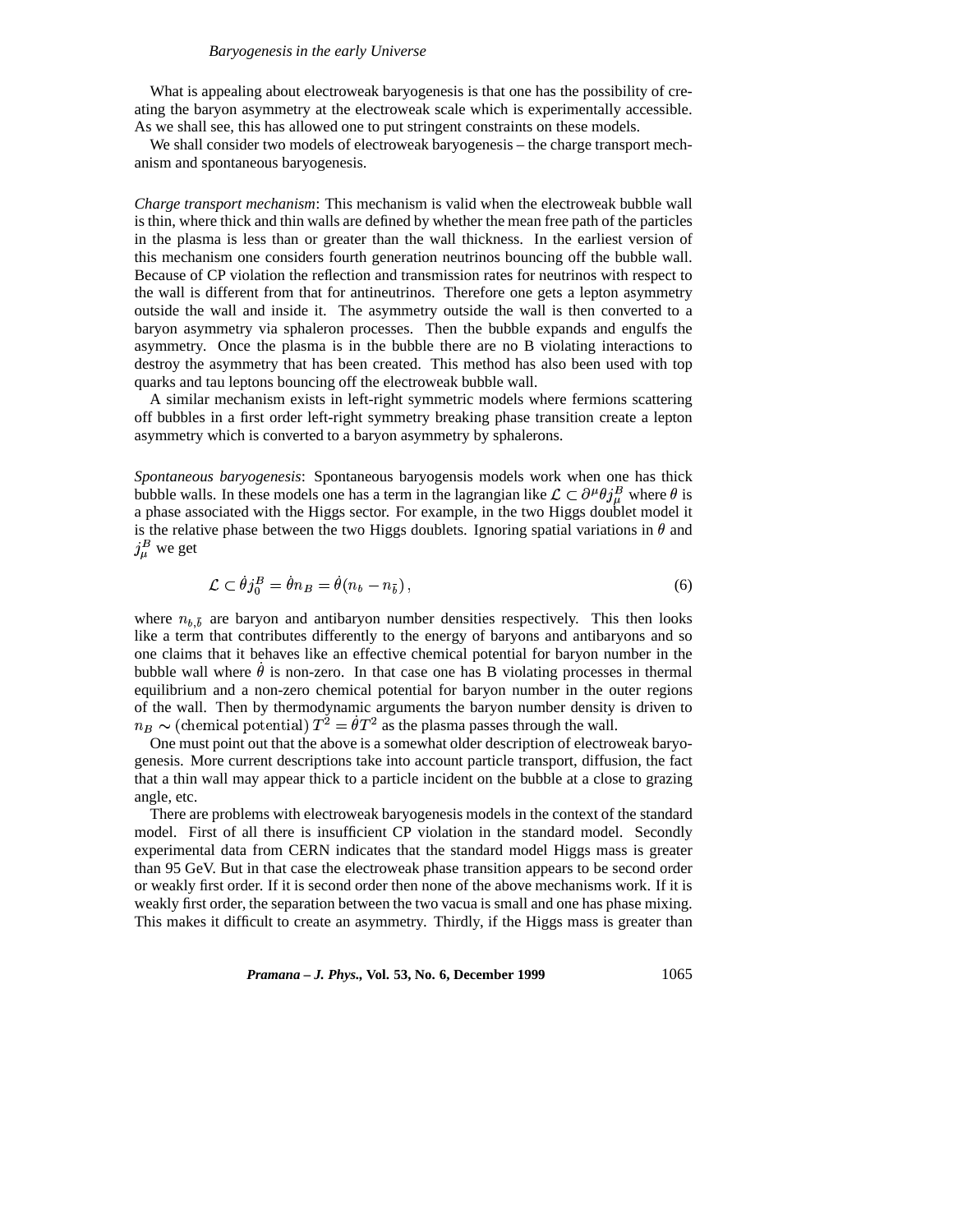#### *Raghavan Rangarajan*

45 GeV then the Higgs vacuum expectation value inside the bubble is too small to shut off sphaleron processes. Therefore any asymmetry created in or outside the wall is destroyed inside the bubble. Of course, as  $T$  decreases sphaleron processes will ultimately stop but by that time it is too late.

To get around the above problems one considers extensions of the standard model. In supersymmetric extensions one has extra phases that can enhance the CP violation in the theory. To get a first order phase transition one considers two Higgs doublet models as in the minimal supersymmetric standard model.

## **6. Topological defects**

Topological defects have also been used to create a baryon asymmetry [11]. Monopole annihilation can give heavy GUT bosons whose decays can give a baryon asymmetry. With cosmic strings there are three ways of producing a baryon asymmetry. Cosmic strings networks contain loops. These loops oscillate giving out gravitational radiation but when their size becomes comparable to their width they collapse producing heavy GUT bosons whose decays can give an asymmetry. Secondly, cusps on strings or string loops, which are pieces of the string moving at the speed of light, can annihilate producing heavy GUT bosons. Finally when strings intersect and loops are formed quanta of GUT bosons can be released.

Recently an interesting model has also been proposed that can simultaneously explain the baryon asymmetry of the Universe by the decays of GUT bosons produced by topological defects at early times as well as the extra high energy cosmic rays seen today  $(E > 10^{11} \text{ GeV})$  by decays of GUT bosons released in recent epochs by defects relatively close by  $(d \leq 100 \text{ Mpc})$  [12].

# **7. Primordial black holes**

There exist three kinds of baryogenesis models that involve primordial black holes [11].

- 1. If the black hole is hot enough to radiate GUT gauge and Higgs bosons then a baryon asymmetry can be obtained in the asymmetric decay of these heavy particles.
- 2. In a B violating theory if the coupling of matter to gravity contains CP violating terms then because of grey body effects, i.e., because of different transmission coefficients for baryons and antibaryons in the gravitational field of the black hole, the Hawking radiation can contain more baryons than antibaryons.
- 3. Finally even in a B conserving theory the final Hawking radiation can contain more baryons than antibaryons. Let the black hole be hot enough to radiate some heavy particle A which decays via CP violating couplings to  $LH$  and  $LH$ , where L is a light baryon and H is a heavy baryon. Because of CP violation let us assume that the first channel is preferred and say that one gets 10 L and H pairs and 5 L and H pairs. Since  $H$  and  $H$  are heavy they are more likely to be recaptured by the black hole. In that case one is ultimately left with 10 L and 5  $\overline{L}$  particles, which implies a net baryon asymmetry in the radiated particles. The black hole itself absorbs the opposite baryon number but this can not be measured or seen in subsequent radiation as black holes have no baryonic hair.